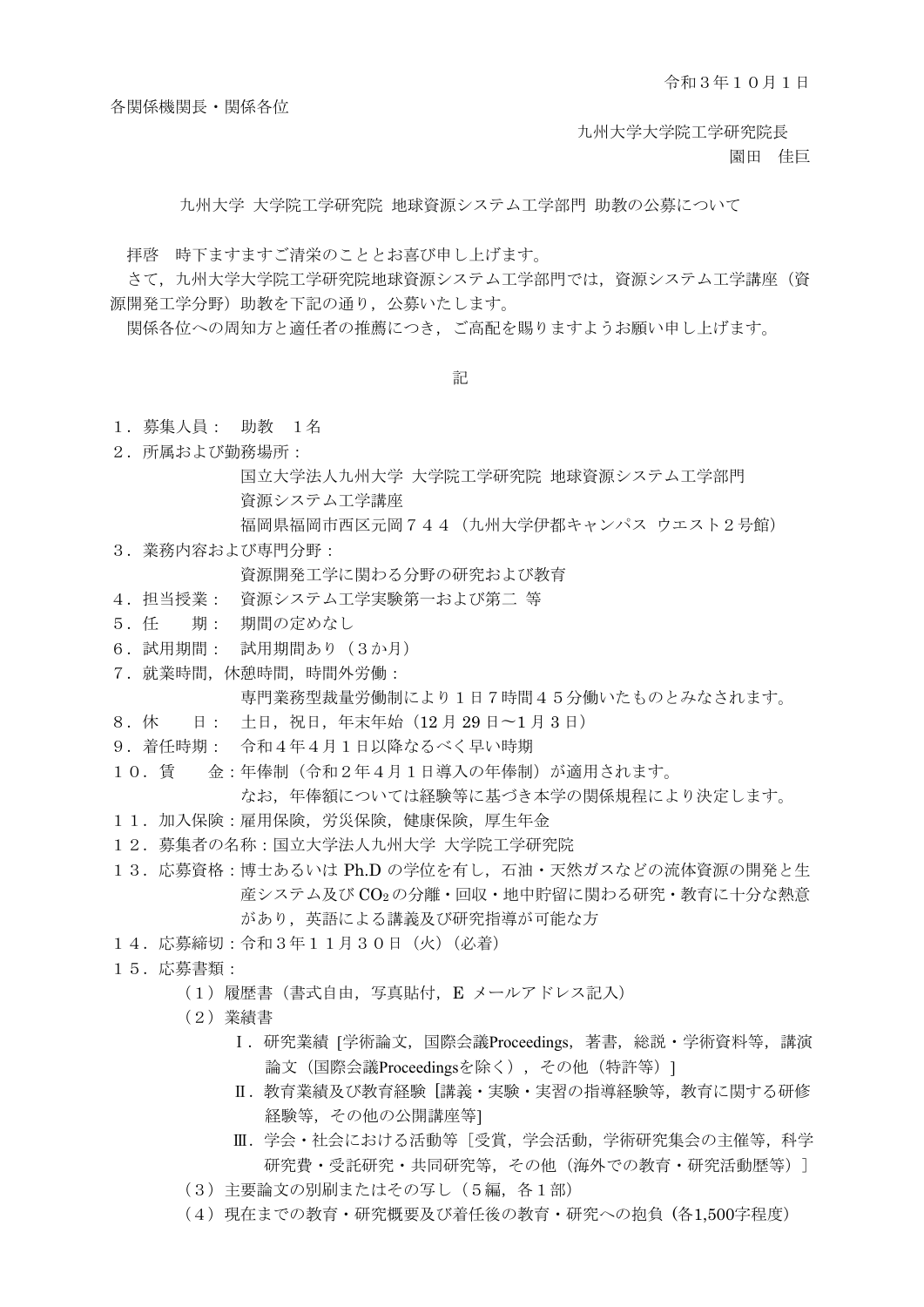(5)応募者に関して意見を伺える方2名の氏名と連絡先

- 16.送 付 先:
	- (1)応募書類を郵送する場合

上記提出書類をプリントしたもの1部と,その pdf ファイルを納めた USB メモリ を同封した封書に朱書で「地球資源システム工学部門 助教 応募書類」と明記し, 下記「問い合わせ先」の教員宛に簡易書留で郵送してください。 〒819-0395 福岡市西区元岡 744 九州大学大学院 工学研究院 地球資源システム工学部門 資源システム工学講座 菅井 裕一 宛

- (2)応募書類を電子ファイルで送付する場合 下記「問い合わせ先」のメールアドレスまで,メール件名を「教員応募」として 連絡ください。こちらから共有フォルダ用 URL を連絡しますので,応募書類を アップロードください。書類は1つの PDF ファイルにまとめてください。
- ※提出書類及びデータは返却しませんのでご了承ください。
- 17.問い合わせ先:同部門 菅井 裕一 sugai@mine.kyushu-u.ac.jp
- 18.備 考:
	- (1)書類に含まれる個人情報は,選考以外の目的には使用しません。
	- (2)男女共同参画社会基本法(平成 11 年法律 78 号)の精神に則り選考します。 男女共同参画推進室 http://danjyo.kyushu-u.ac.jp
	- (3) 九州大学では「障害者基本法(昭和 45 年法律第 84 号)」,「障害者の雇用の促進 に関する法律(昭和 35 年法律第 123 号)」及び「障害を理由とする差別の解消の 推進に関する法律(平成 25 年法律第 65 号)」の趣旨に則り,教員の選考を行い ます。
	- (4)九州大学では,平成 29 年 7 月より配偶者帯同雇用制度を導入しています。
	- (5)九州大学では,受動喫煙防止のため,敷地内全面禁煙としています。
	- (6)選考の過程で面接を行う場合の旅費・滞在費は応募者の自己負担とします。なお, 面接はオンラインで実施する場合があります。
	- (7)選考結果は決定次第通知します。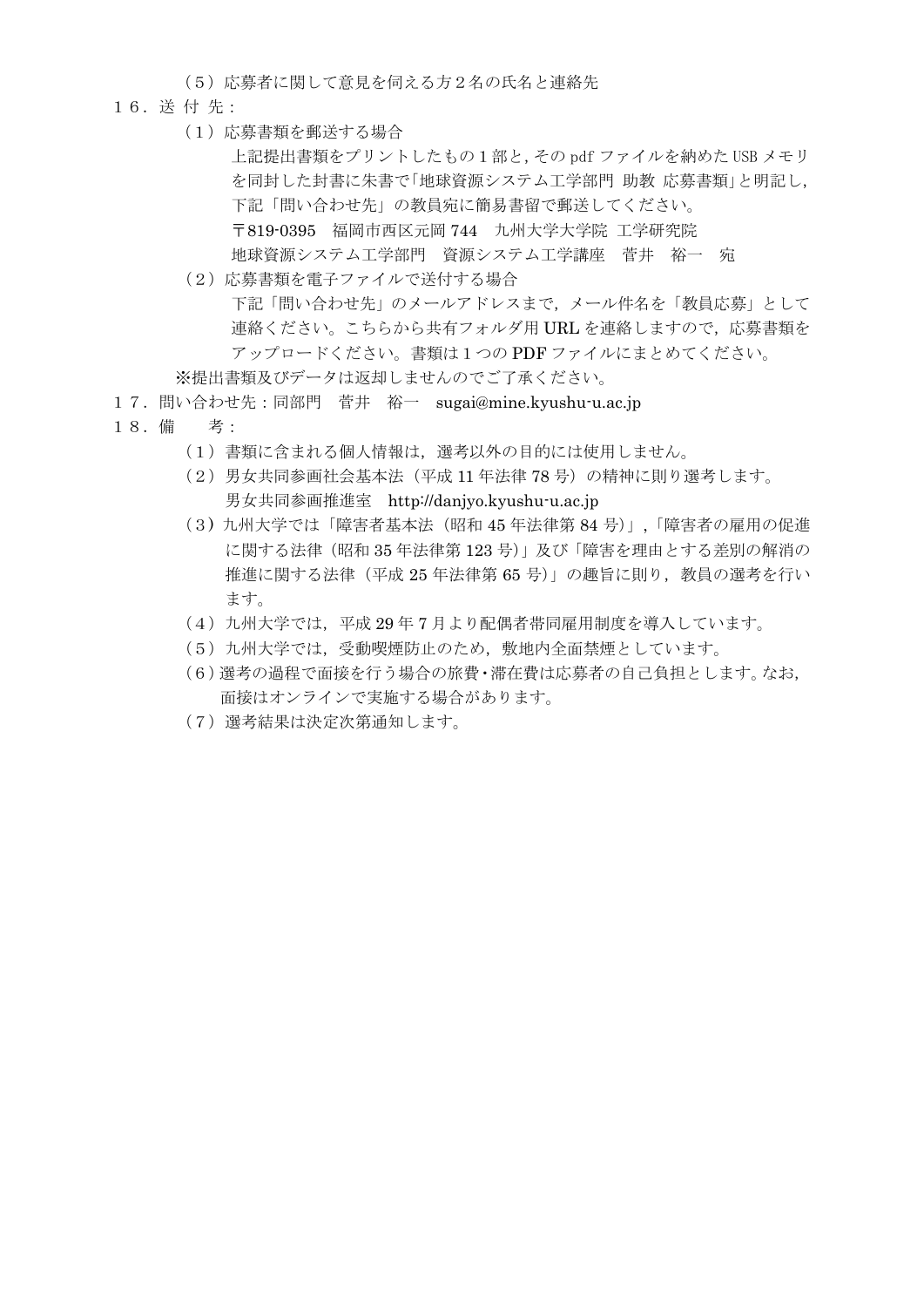YOSHIMI SONODA, Dean Faculty of Engineering, Kyushu University National University Corporation

## Assistant Professor Position Announcement

Department of Earth Resources Engineering, Faculty of Engineering, Kyushu University

The Department of Earth Resources Engineering, Faculty of Engineering, Kyushu University, invites applications and nominations for the position of assistant professor as outlined below.

- 1. Position: Assistant Professor
- 2. Department: Department of Earth Resources Engineering
- 3. Specialties: Engineering for Development and Production of Hydrocarbon Energy **Resources**
- 4. Teaching Responsibilities:

Undergraduate; Resources Engineering experiment I and II, etc.

5. Position Type: Regular full-time (not fixed-term contract), Trial employment period (Three months)

- 6. Working hours, break and overtime work: Based on discretionary labor system for professional work, it is regarded that working hours are 7 hours and 45 minutes irrespective of how much time he/she has actually spent on his/her work.
- 7. Holidays: Saturdays, Sundays, national holidays and from 29th of December to 3rd of January
- 8. Start Date: As soon as possible after April 1, 2022
- 9. Salary: Annual salary system, which is introduced on 1st of April 2020, will be applied. The annual salary is determined in accordance with the university's pay scale based on experience, etc.
- 10. Insurance: Employment insurance, industrial accident compensation insurance, health insurance and employees' pension insurance.
- 11. Qualifications:
	- 1) Applicants must have Ph.D., Doctor of Engineering, or Doctor of Science degree(s) at the time of application.
	- 2) Significant achievements in and enthusiasm for research and education of Development and Production Engineering of Fluid Resources such as Crude oil and Natural gas including CO<sub>2</sub> Separation, Capture and Geological Storage.
	- 3) Ability to give lectures and guide students in English
- 12. Application Deadline: Received by November 30, 2021
- 13. Application Documents:
	- (1) Curriculum vitae with a recent photograph and e-mail address (no specific format)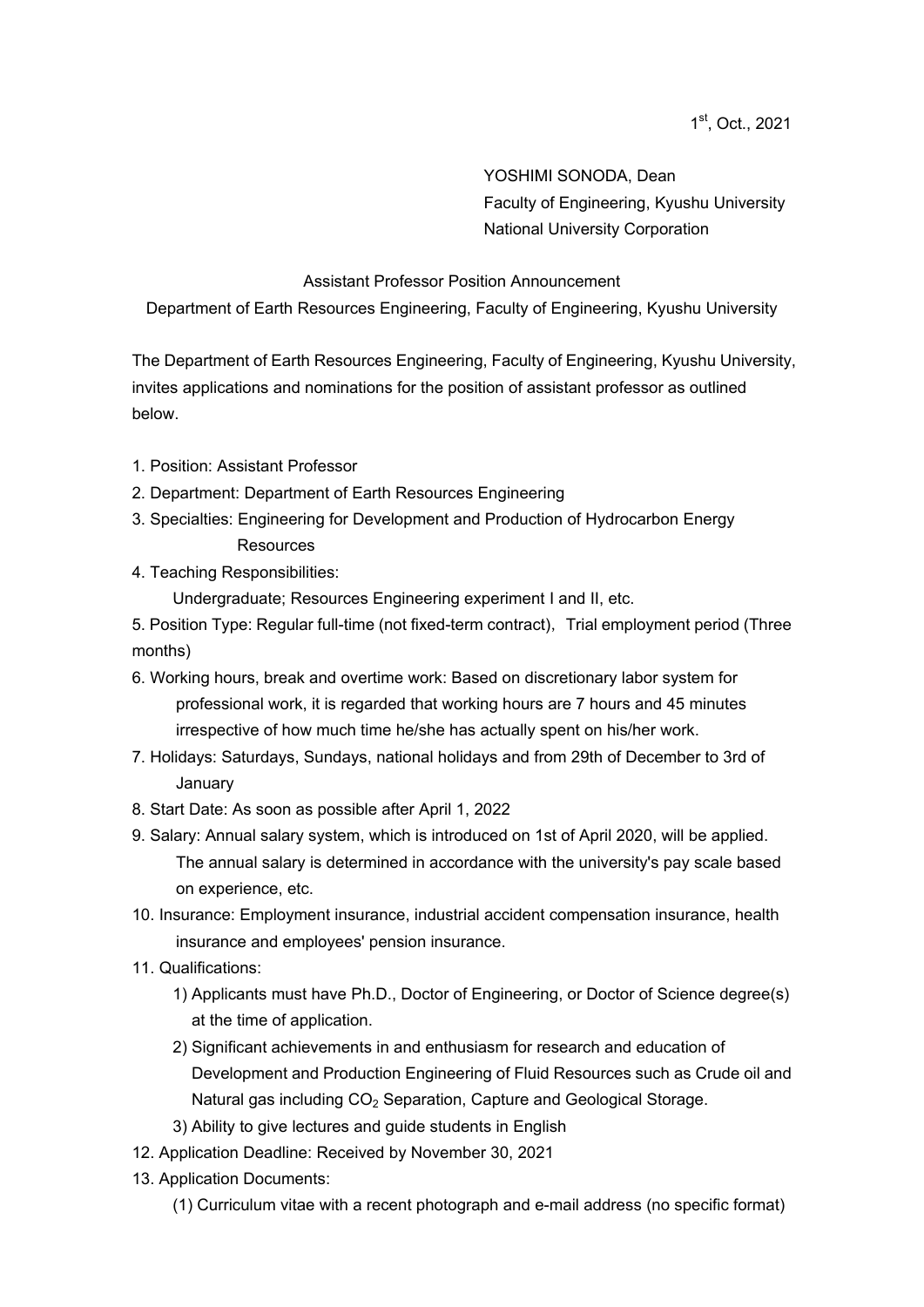- (2) List of Research Achievements:
	- I. Research Achievements [Academic journals, International conference proceedings, Books, Reviews, Reports, Domestic conference proceedings, Patents and others. (Please specify peer-reviewed publications).]
	- II. Teaching Activities and Experiences [lectures, experimental guidance, laboratory works, teaching practices, and other extension courses.]
	- III. Any other relevant information (awards, activity in scientific societies, contributions to society, awarded competitive funding, overseas educational background and research activities, etc.)
- (3) Offprints or copies of five major publications (one copy per publication)
- (4) Summary of research and educational accomplishments, future research plans and teaching aspirations in Kyushu University.
- (5) Names, affiliations, and contact information of two references
- 14. Address for Application Documents:
	- (1) Sending the application documents by mail

Please send one printed copy of the above documents and a USB memory stick containing the pdf file in a sealed envelope with the words "Application for Assistant Professor" written in red to the following professor.

Professor Yuichi Sugai

Department of Earth Resources Engineering, Faculty of Engineering, Kyushu **University** 

744 Motooka, Nishi, Fukuoka, 819-0395, Japan

(2) Sending the application documents by email

Please send your application to the email address listed below with the subject line " Application for Assistant Professor". We will send you a URL for a shared folder, where you can upload your application documents. The documents should be in a single PDF file.

Please note that the submitted documents and data will not be returned.

15. Inquiries: Professor Yuichi Sugai, Department of Earth Resources Engineering, E-mail: sugai@mine.kyushu-u.ac.jp

- 16. Notes:
	- (1) Personal information contained in submitted documents will not be used for purposes other than screening and appointment.
	- (2) In line with the Basic Act for a Gender-Equal Society (Act No. 78 of 1999), Kyushu University is an equal opportunity employer. http://danjyo.kyushu-u.ac.jp
	- (3) Kyushu University is an equal opportunity employer and follows the principle of the Act on Employment Promotion etc. of Persons with Disabilities (Act No. 123 of 1960, revised in 2013) and Act on the Elimination of Discrimination against Persons with Disabilities (Act No. 65 of 2013).
	- (4) The same spouse employment system has been implemented at Kyushu University from July 2017.